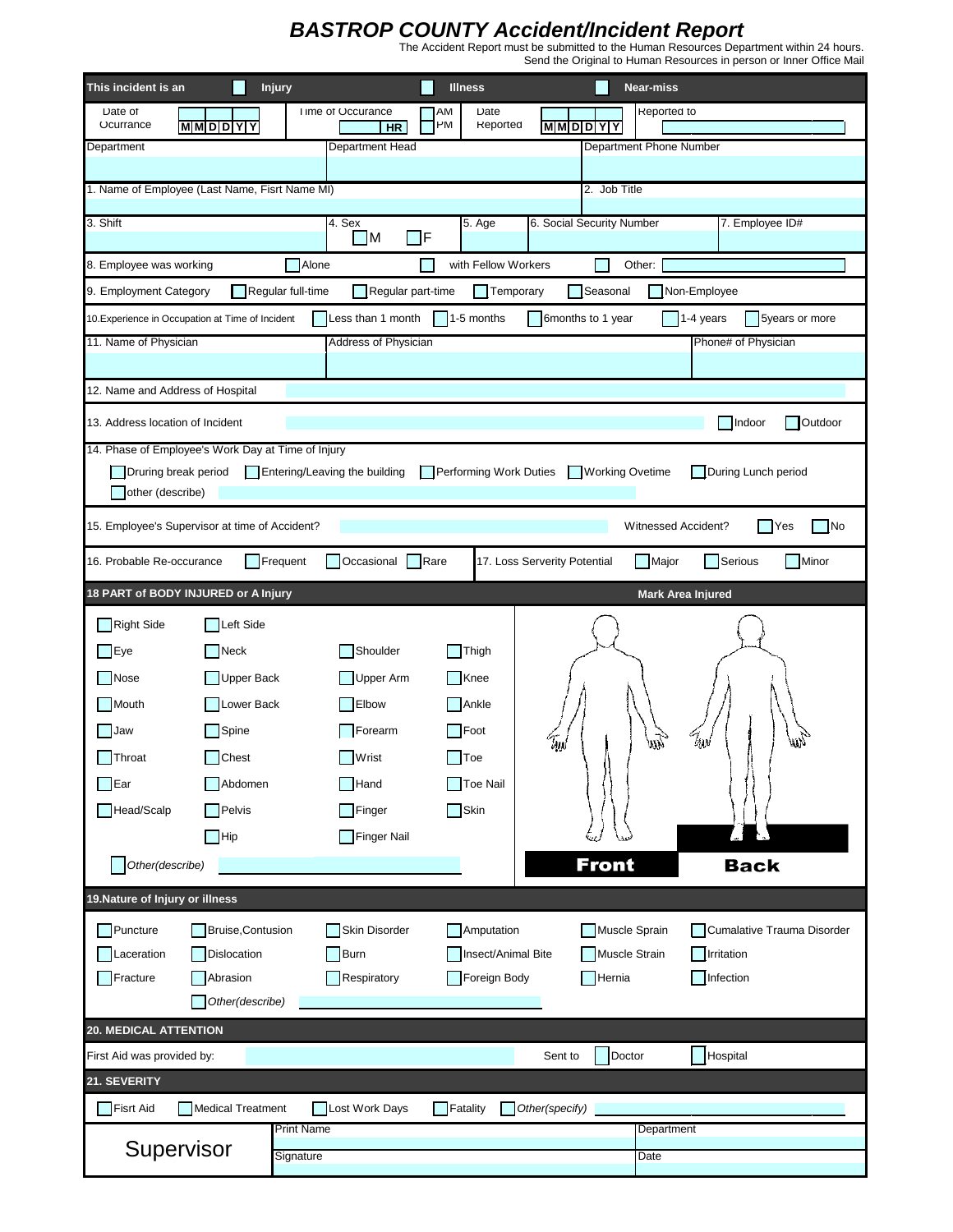|                                                                                                                  | 22. WHAT CONDITION of TOOLS, EQUIPMENT, or WORK AREA CONTRIBUTED to the ACCIDENT? |                               |           |                                  |                                      |  |
|------------------------------------------------------------------------------------------------------------------|-----------------------------------------------------------------------------------|-------------------------------|-----------|----------------------------------|--------------------------------------|--|
| Close Clearance/Congestion                                                                                       | Floors/Work Surfaces                                                              | Inadequate Housekeeping       |           |                                  | Defective Tools/Equipment/Vehicle    |  |
| Hazardous Placement                                                                                              | Inadequate Ventilation                                                            | <b>Equipment Failure</b>      |           | Illumination                     |                                      |  |
| Inadequate Warning System                                                                                        | <b>Improper Motivation</b><br>Design                                              | Inadequate Guards/Barriers    |           | Inadequate/Improper PPE          |                                      |  |
|                                                                                                                  |                                                                                   | Other(specify)                |           |                                  |                                      |  |
| 23. WHAT CAUSED or INFLUENCED SUBSTANDARD CONDITIONS                                                             |                                                                                   |                               |           |                                  |                                      |  |
| Abuse or Misuse                                                                                                  | Inadequate Supervision                                                            | Inadequate Purhcasing         |           | Inadequate Engineering           |                                      |  |
| Inadequate Maintenance                                                                                           | <b>Improper Motivation</b>                                                        | Inadequate Tools/Equipment    |           | Wear and Tear                    |                                      |  |
| Lack of Knowledge or Training                                                                                    | Inadequate Capacity                                                               | Improper Work Surfaces        |           | Lack of Skill                    |                                      |  |
|                                                                                                                  |                                                                                   | Other(specify)                |           |                                  |                                      |  |
| 23. WHAT CAUSED or INFLUENCED SUBSTANDARD CONDITIONS                                                             |                                                                                   |                               |           |                                  |                                      |  |
| Failure to make Secure                                                                                           | <b>Used Defective Equipment</b>                                                   | Horseplay/Distractive Action  |           | Inadequate/Improper PPE use      |                                      |  |
| Nullified Safety/Control Devices                                                                                 | <b>Improper Lifting</b>                                                           | Operating Procedure Deviation |           | Operating at Improper Speed      |                                      |  |
| Used Equipment Improperly                                                                                        | <b>Unauthorized Actions</b>                                                       | Used Wrong Tool/Equipment     |           | Running/Rushing/Acting in Haste  |                                      |  |
| Improper Loading                                                                                                 | <b>Improper Position</b>                                                          | Servicing/Operating Equipment |           |                                  | Under the Influence of Drugs/Alcohol |  |
| Improper Technique                                                                                               | Failure to Warn/Signal                                                            | Other(specify)                |           |                                  |                                      |  |
| 24. PREVENTATIVE MEASURES (What corrective actions have been taken or are planned to prevent recurrence)         |                                                                                   |                               |           |                                  |                                      |  |
| Improve Enforcement                                                                                              | Repair/Replace Equipment                                                          | Task Analysis to be Completed |           | Task Analysis/Procedure Revision |                                      |  |
| Improve Storage/Arrangement                                                                                      | <b>Eliminate Congestion</b>                                                       | Install/Revise Guards/Devices |           | Improve/Change Work Methos       |                                      |  |
| Identify/Improve PPE                                                                                             | Improve Illumination                                                              | Re-Instruction of Employee    |           | Improve Clean-Up Procedures      |                                      |  |
| Improve Design/Construction                                                                                      | <b>Corrective Counseling</b>                                                      | Use Other Materials/Supplies  |           | Job Reassignment/Rotation of     |                                      |  |
| Mandatory Pre-Job Instructions                                                                                   | Improve Ventillation                                                              | Other(specify)                |           | Employee                         |                                      |  |
| 25. WITNESS LIST<br>Identify any witnesses to the incident. Have each of them complete a witness statement form. |                                                                                   |                               |           |                                  |                                      |  |
| 1. Full Name                                                                                                     |                                                                                   |                               | Statement |                                  |                                      |  |
|                                                                                                                  |                                                                                   |                               |           | $\Box$ Yes                       | No                                   |  |
| 2. Full Name                                                                                                     |                                                                                   |                               | Statement | $\Box$ Yes                       | $\Box$ No                            |  |
| 3. Full Name                                                                                                     |                                                                                   |                               | Statement | $\blacksquare$ Yes               | $\Box$ No                            |  |
| 4. Full Name                                                                                                     |                                                                                   |                               | Statement |                                  |                                      |  |
|                                                                                                                  |                                                                                   |                               |           | $\Box$ Yes                       | $\Box$ No                            |  |
| <b>26. SUPPLEMENTAL DATA/MEDIA</b>                                                                               |                                                                                   |                               |           |                                  |                                      |  |
| Item 1                                                                                                           |                                                                                   |                               | Included  | $\Box$ Yes                       | $\Box$ No                            |  |
| Item <sub>2</sub>                                                                                                |                                                                                   |                               | Included  |                                  |                                      |  |
|                                                                                                                  |                                                                                   |                               |           | $\Box$ Yes                       | $\Box$ No                            |  |
| Item $3$                                                                                                         |                                                                                   |                               | Included  | $\Box$ Yes                       | $\Box$ No                            |  |
| Item 4                                                                                                           |                                                                                   |                               | Included  | <b>Nes</b>                       | $\Box$ No                            |  |
|                                                                                                                  | <b>Print Name</b>                                                                 |                               |           | Department                       |                                      |  |
| Supervisor                                                                                                       | Signature                                                                         |                               |           | Date                             |                                      |  |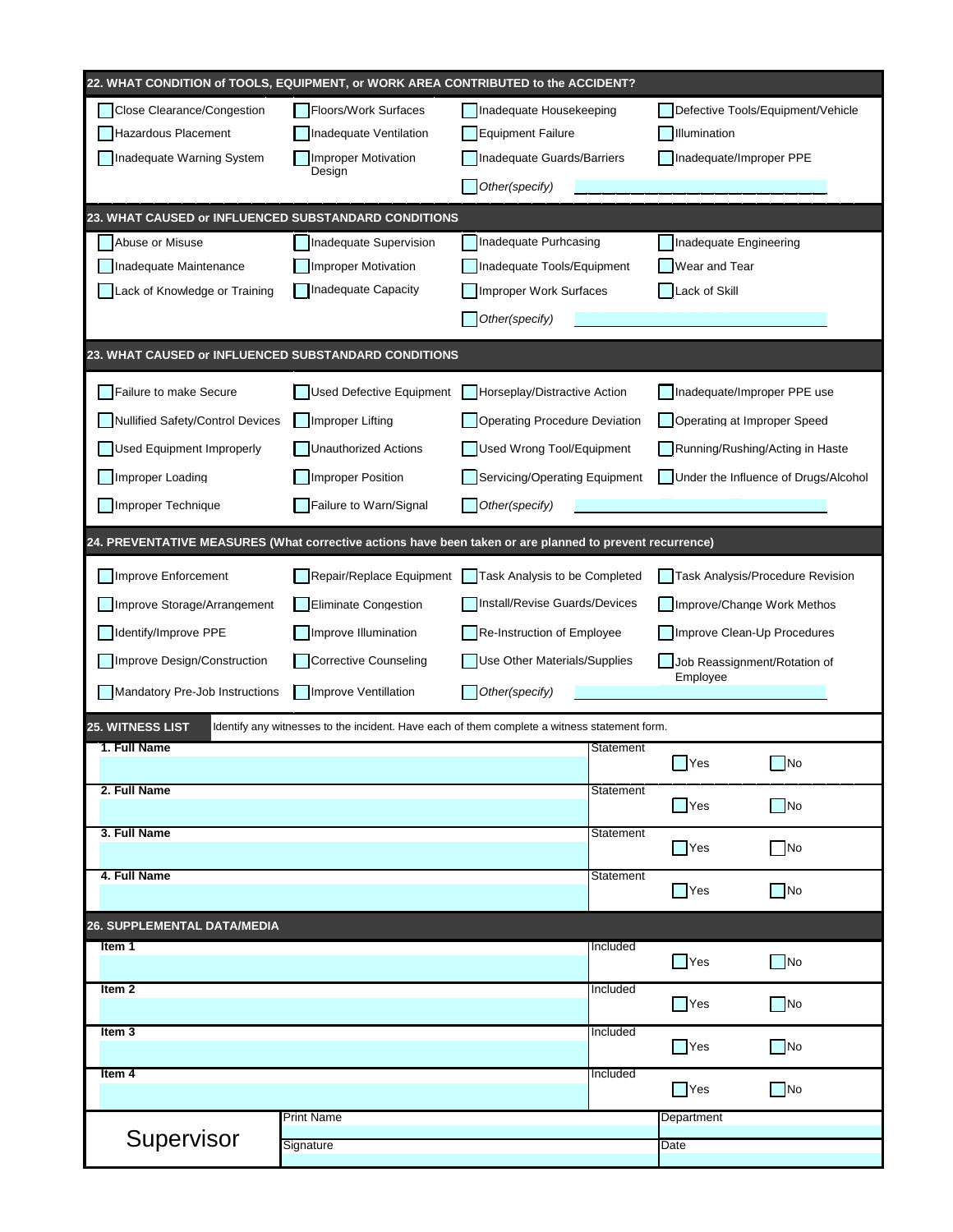| SUPERVISOR'S DESCRIPTION of INCIDENT                                                                                        |                   |                       |            |  |  |
|-----------------------------------------------------------------------------------------------------------------------------|-------------------|-----------------------|------------|--|--|
| Please fully describe the incident sequence from the start to finish. End with the nature and extent of the injury/illness. |                   |                       |            |  |  |
|                                                                                                                             |                   |                       |            |  |  |
|                                                                                                                             |                   |                       |            |  |  |
|                                                                                                                             |                   |                       |            |  |  |
|                                                                                                                             |                   |                       |            |  |  |
|                                                                                                                             |                   |                       |            |  |  |
|                                                                                                                             |                   |                       |            |  |  |
|                                                                                                                             |                   |                       |            |  |  |
|                                                                                                                             |                   |                       |            |  |  |
|                                                                                                                             |                   |                       |            |  |  |
|                                                                                                                             |                   |                       |            |  |  |
|                                                                                                                             |                   |                       |            |  |  |
|                                                                                                                             |                   |                       |            |  |  |
|                                                                                                                             |                   |                       |            |  |  |
|                                                                                                                             |                   |                       |            |  |  |
|                                                                                                                             |                   |                       |            |  |  |
|                                                                                                                             |                   |                       |            |  |  |
|                                                                                                                             |                   |                       |            |  |  |
|                                                                                                                             |                   |                       |            |  |  |
|                                                                                                                             |                   |                       |            |  |  |
| <b>CORRECTIVE ACTION TAKEN/RECOMMENDED</b>                                                                                  |                   |                       |            |  |  |
| Action Item                                                                                                                 |                   | Person Responsible    |            |  |  |
|                                                                                                                             |                   |                       |            |  |  |
| <b>Target Date</b>                                                                                                          |                   | <b>Completed Date</b> |            |  |  |
| Action Item                                                                                                                 |                   | Person Responsible    |            |  |  |
|                                                                                                                             |                   |                       |            |  |  |
|                                                                                                                             |                   |                       |            |  |  |
| <b>Target Date</b>                                                                                                          |                   | <b>Completed Date</b> |            |  |  |
| <b>Action Item</b>                                                                                                          |                   | Person Responsible    |            |  |  |
|                                                                                                                             |                   |                       |            |  |  |
|                                                                                                                             |                   | <b>Completed Date</b> |            |  |  |
| <b>Target Date</b>                                                                                                          |                   |                       |            |  |  |
| Action Item                                                                                                                 |                   | Person Responsible    |            |  |  |
|                                                                                                                             |                   |                       |            |  |  |
| <b>Target Date</b>                                                                                                          |                   | <b>Completed Date</b> |            |  |  |
|                                                                                                                             | <b>Print Name</b> |                       |            |  |  |
|                                                                                                                             |                   |                       | Department |  |  |
| Supervisor                                                                                                                  | Signature         |                       | Date       |  |  |
|                                                                                                                             | <b>Print Name</b> |                       | Department |  |  |
| <b>DEPARTMENT</b>                                                                                                           |                   |                       |            |  |  |
| <b>Head Review</b>                                                                                                          | Signature         |                       | Date       |  |  |
| <b>ELECTED</b>                                                                                                              | <b>Print Name</b> |                       | Department |  |  |
| <b>OFFICIAL Review</b>                                                                                                      | Signature         |                       | Date       |  |  |
|                                                                                                                             |                   |                       |            |  |  |

Please PRINT LEGIBLY!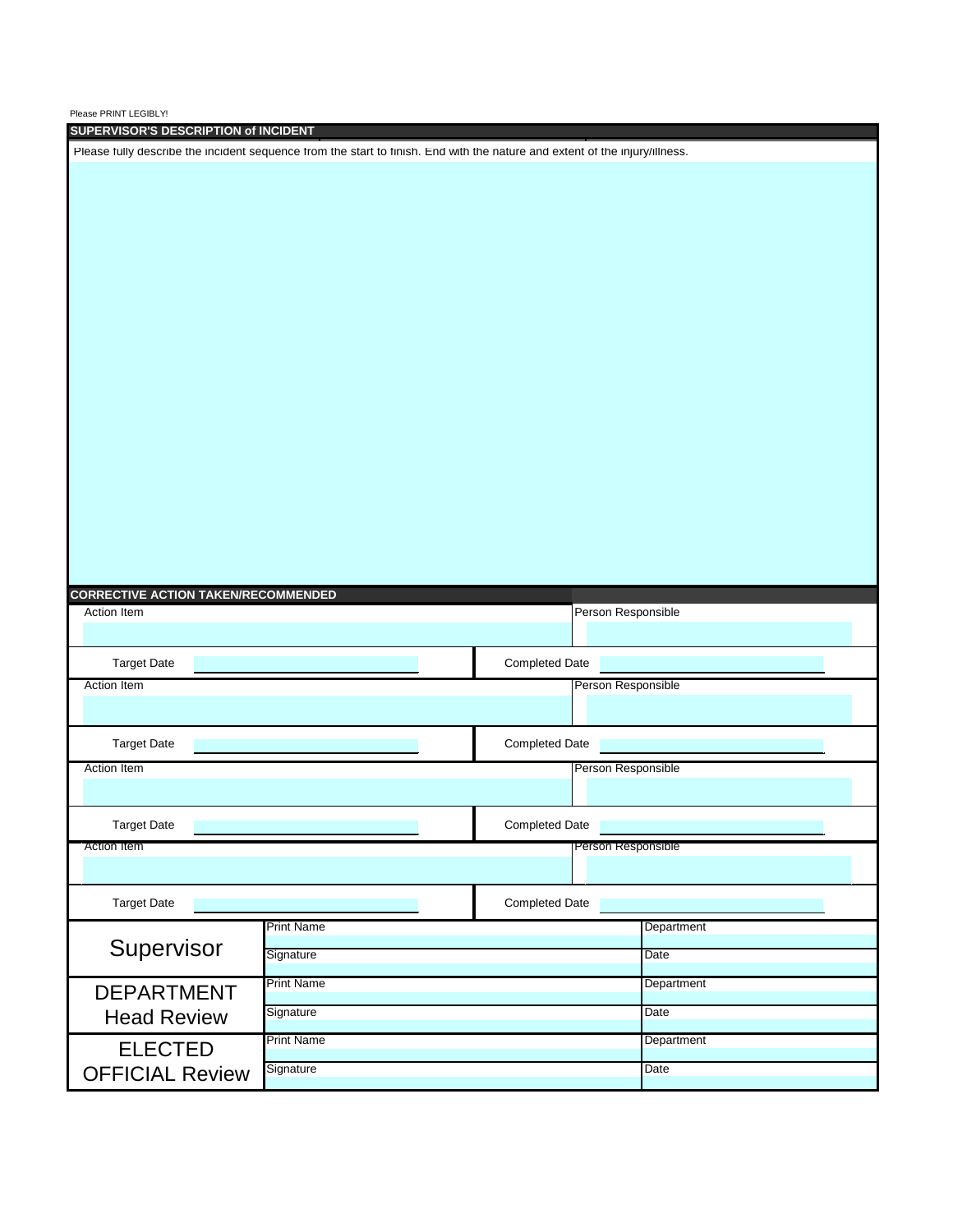## *BASTROP COUNTY Accident/Incident Report*

*EMPLOYEE STATEMENT*

| Please PRINT LEGIBLY!                                                                                                       |                           |                     |                                                        |           |                            |  |  |
|-----------------------------------------------------------------------------------------------------------------------------|---------------------------|---------------------|--------------------------------------------------------|-----------|----------------------------|--|--|
| <b>EMPLOYEE INFORMATION</b>                                                                                                 |                           |                     |                                                        |           |                            |  |  |
| Last Name                                                                                                                   |                           | <b>First Name</b>   |                                                        |           | Middle Name / Initial      |  |  |
|                                                                                                                             |                           |                     |                                                        |           |                            |  |  |
| Home Address:                                                                                                               |                           |                     | Home Phone Number:                                     |           |                            |  |  |
|                                                                                                                             |                           |                     |                                                        |           |                            |  |  |
| Department / Division                                                                                                       |                           |                     | Work Phone Number:                                     |           |                            |  |  |
|                                                                                                                             |                           |                     |                                                        |           |                            |  |  |
| <b>ACCIDENT/INCIDENT DETAILS</b>                                                                                            |                           |                     |                                                        |           |                            |  |  |
| Date of                                                                                                                     | <b>Time of Occurrence</b> | AM                  | <b>Loss Occurred</b>                                   |           | On Bastrop County Premises |  |  |
| Occurrence<br><b>MMDDYY</b>                                                                                                 |                           | <b>PM</b><br>hr/min | Indoors<br><b>Outdoors</b>                             |           | <b>Yes</b><br>No           |  |  |
| Date                                                                                                                        | <b>Time Reported</b>      | AM                  | Please name who you reported the loss and their title: |           |                            |  |  |
| Reported<br><b>MMDDYY</b>                                                                                                   |                           | <b>PM</b><br>hr/min |                                                        |           |                            |  |  |
| Specific Location of                                                                                                        |                           |                     |                                                        |           |                            |  |  |
| Incident:                                                                                                                   |                           |                     |                                                        |           |                            |  |  |
| Please fully describe the incident sequence from the start to finish. End with the nature and extent of the injury/illness. |                           |                     |                                                        |           |                            |  |  |
|                                                                                                                             |                           |                     |                                                        |           |                            |  |  |
|                                                                                                                             |                           |                     |                                                        |           |                            |  |  |
|                                                                                                                             |                           |                     |                                                        |           |                            |  |  |
|                                                                                                                             |                           |                     |                                                        |           |                            |  |  |
|                                                                                                                             |                           |                     |                                                        |           |                            |  |  |
|                                                                                                                             |                           |                     |                                                        |           |                            |  |  |
|                                                                                                                             |                           |                     |                                                        |           |                            |  |  |
|                                                                                                                             |                           |                     |                                                        |           |                            |  |  |
|                                                                                                                             |                           |                     |                                                        |           |                            |  |  |
|                                                                                                                             |                           |                     |                                                        |           |                            |  |  |
|                                                                                                                             |                           |                     |                                                        |           |                            |  |  |
|                                                                                                                             |                           |                     |                                                        |           |                            |  |  |
|                                                                                                                             |                           |                     |                                                        |           |                            |  |  |
|                                                                                                                             |                           |                     |                                                        |           |                            |  |  |
| Identify the personal protective equipment in use at the time of the loss, or check here                                    |                           |                     |                                                        | for none. |                            |  |  |
|                                                                                                                             |                           |                     |                                                        |           |                            |  |  |
|                                                                                                                             |                           |                     |                                                        |           |                            |  |  |
| Did you observe anything unusual prior to or during the loss (sight, sound, odor, etc.)?                                    |                           |                     |                                                        |           |                            |  |  |
|                                                                                                                             |                           |                     |                                                        |           |                            |  |  |
|                                                                                                                             |                           |                     |                                                        |           |                            |  |  |
|                                                                                                                             |                           |                     |                                                        |           |                            |  |  |
|                                                                                                                             |                           |                     |                                                        |           |                            |  |  |
|                                                                                                                             |                           |                     |                                                        |           |                            |  |  |
|                                                                                                                             |                           |                     |                                                        |           |                            |  |  |
|                                                                                                                             |                           |                     |                                                        |           |                            |  |  |
|                                                                                                                             |                           |                     |                                                        |           |                            |  |  |
|                                                                                                                             |                           |                     |                                                        |           |                            |  |  |
| I certify that the information provided in this report is true.                                                             |                           |                     |                                                        |           |                            |  |  |
| I understand that any falsification of information regarding an on the job injury may result in disciplinary action.        |                           |                     |                                                        |           |                            |  |  |
|                                                                                                                             |                           |                     |                                                        |           |                            |  |  |
| I hereby authorize the release of all medical records relating to the injury to my employer and insurance provider.         |                           |                     |                                                        |           |                            |  |  |
|                                                                                                                             |                           |                     |                                                        |           |                            |  |  |
|                                                                                                                             | <b>Print Name</b>         |                     |                                                        |           | Department                 |  |  |
| Employee                                                                                                                    | Signature                 |                     |                                                        |           | Date                       |  |  |
|                                                                                                                             |                           |                     |                                                        |           |                            |  |  |
| Supervisor                                                                                                                  | <b>Print Name</b>         |                     |                                                        |           | Department                 |  |  |
| <b>Review</b>                                                                                                               | Signature                 |                     |                                                        |           | Date                       |  |  |
|                                                                                                                             |                           |                     |                                                        |           |                            |  |  |